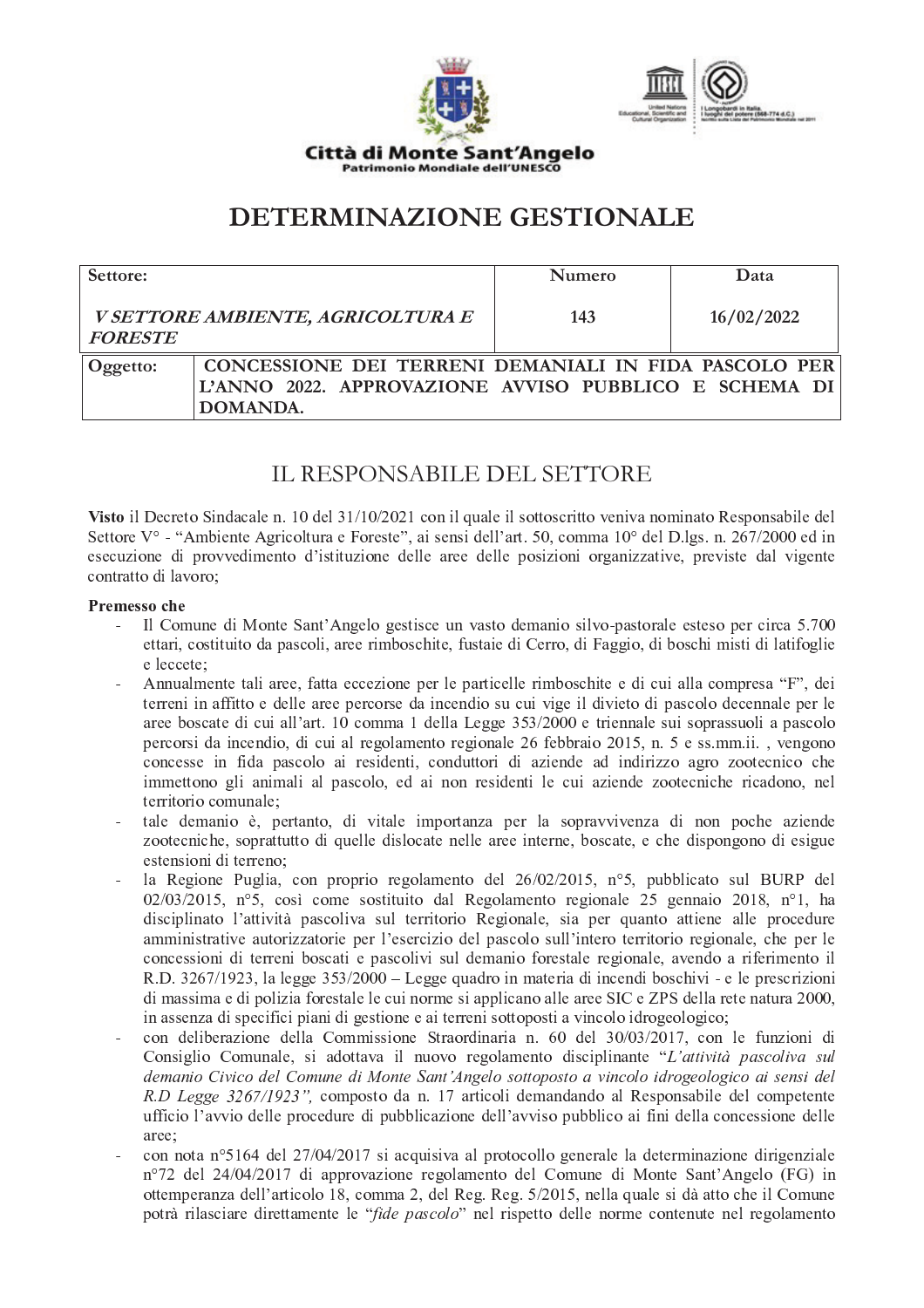

Patrimonio Mondiale dell'UNESCO



approvato sulle particelle in allegato alla deliberazione n°60/2017 disponendo che, per la verifica del soprassuolo, ai fini del conteggio UBA/ettaro, l'ufficio tecnico comunale preposto deve prendere in esame la cartografia disponibile nel portale internet del SIT;

#### Atteso che:

- con verbale di deliberazione della Giunta Comunale n°28 del 14/02/2022 si deliberava di fornire le opportune direttive al responsabile del III<sup>°</sup> Settore, in aggiunta a quelle già previste dagli artt. 8 e 9 del regolamento comunale, affinché, nella predisposizione dell'avviso pubblico finalizzato alla concessione delle aree, si provvedesse a richiedere, sotto forma di autocertificazione, la sussistenza dei requisiti, indispensabili, e dei titoli di preferenza che qui si intendono completamente richiamati; :

1. di definire i canoni mensili da applicare nella concessione al pascolo sul demanio forestale comunale come riportati nella seguente tabella:

| Specie animale                                | E/mese |
|-----------------------------------------------|--------|
| Bovino di età superiore a<br>2 anni           | 2,60   |
| Bovino di età compresa<br>tra i 6 e i 24 mesi | 2,05   |
| Ovino e caprino                               | 0,62   |
| Equide di età superiore a<br>6 mesi           | 2,05   |
| Suino                                         | 0.62   |

ragguagliata ai valori tabella di cui all'art. 11 del Regolamento della Regione Puglia n. 5 del 26/02/2015, atteso che i terreni demaniali comunali sono confinanti con quelli del demanio forestale regionale e che sono omogenei e comparabili con quelli della regione;

- 2. Di applicare gli stessi valori in misura doppia nel caso di concessione ad allevatori non residenti nel Comune di Monte Sant'Angelo e ai proprietari di aziende agricole non ubicate all'interno del territorio comunale:
- In data 17/01/2018 veniva acquisita al protocollo nº 866 la nota del Dipartimento Promozione della Salute, del Benessere Sociale e dello Sport per Tutti – Servizio Sicurezza Alimentare e Sanità Veterinaria del 16/01/2018, prot. A00/152/187, con cui si trasmetteva l'Ordinanza della Presidenza della Giunta Regionale n°18/2018 il cui articolo 2 stabilisce che "I comuni di cui all'art. 1 devono disciplinare i pascoli demaniali e porre divieto di utilizzo, per almeno sei mesi, dell'abbeveraggio comune e dei pascoli infetti, individuati dai servizi veterinari della ASL, mediante l'utilizzo di recinzioni. I pascoli devono essere georeferenziati e chiaramente identificati come zona infetta da brucellosi";
- In data 22/01/2020 veniva acquisita al protocollo nº 860 la nota del Dipartimento Promozione della Salute, del Benessere Sociale e dello Sport per Tutti – Servizio Sicurezza Alimentare e Sanità Veterinaria del 21/01/2019, prot. A00/152/232, con cui si trasmetteva l'Ordinanza della Presidenza della Giunta Regionale n°20/2020 di proroga dell'ordinanza n°18/218";

**Considerato che**, con provvedimento n°72 del 24/04/2017, acquisito al protocollo generale in pari data al n°5164, la Regione Puglia approvava il regolamento in parola e che è necessario procedere all'affidamento entro i termini strettamente necessari per consentire ai richiedenti di porre in essere, per l'anno corrente, tutti gli adempimenti di legge conseguenti alla conduzione dei terreni e alla attività silvo-pastorale;

Dato atto che le attività da espletare sono le seguenti:

- assegnazione, a mezzo di avviso pubblico, i terreni in fida pascolo, per la superficie non superiore a quella fidata nel corso dell'anno 2021;
- raccolta delle istanze:
- nomina la commissione esaminatrice:
- verifica del possesso dei requisiti dei richiedenti;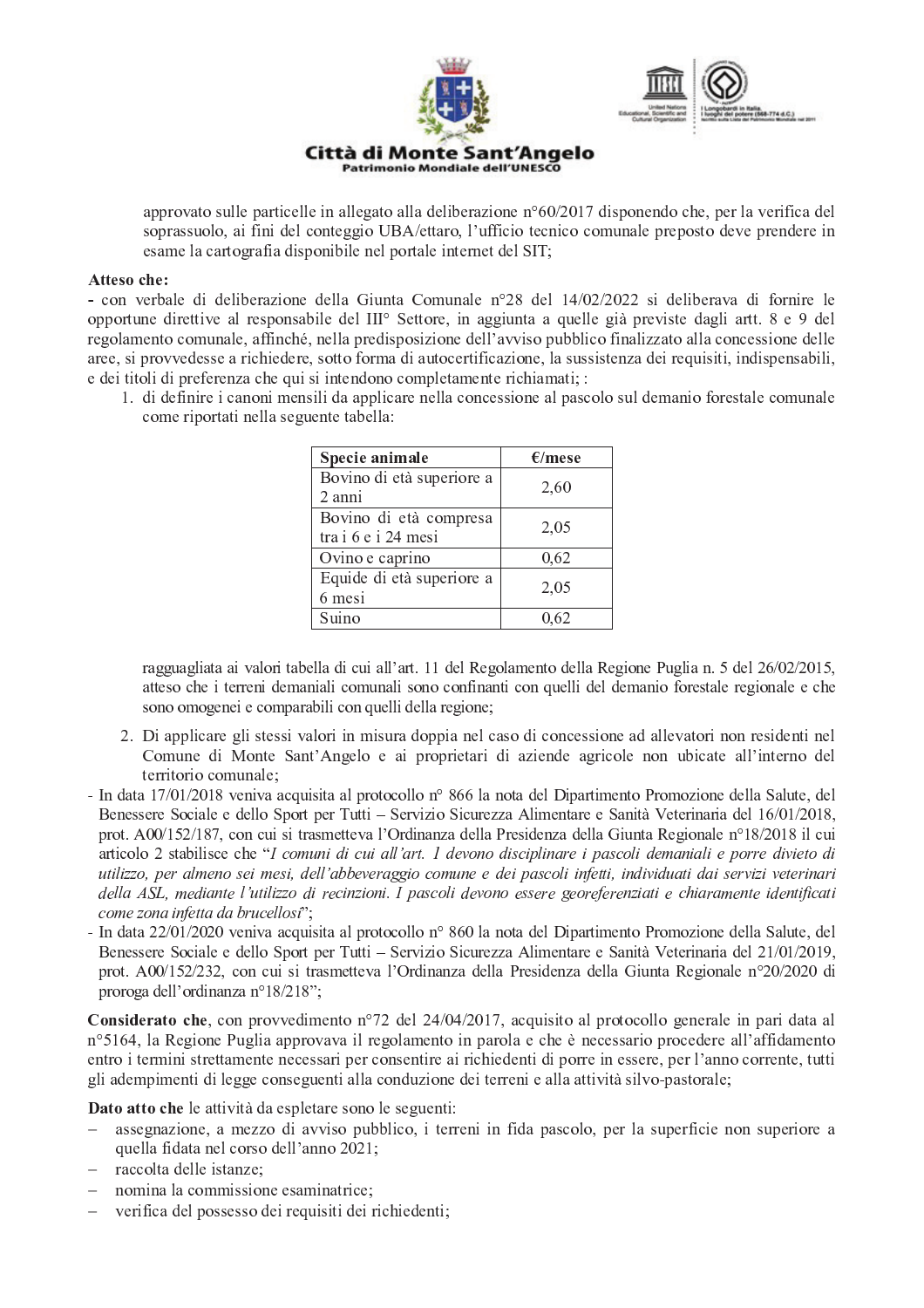

- redazione di una graduatoria dei soggetti titolati secondo ordine di protocollo delle istanze e fermi i diritti di cui all'articolo 9 del Regolamento Comunale;
- attribuzione ai soggetti delle aree disponibili e determinazione degli importi dei canoni da corrispondersi, come sopra determinati, da approvarsi con atto dirigenziale pubblicato all'albo pretorio;
- stabilire che il canone per il pascolo, per i terreni effettivamente concedibili e nella misura espressa di  $E/UBA$ , sia determinato con riferimento ai valori approvati con deliberazione della Giunta Comunale n°28 del 14/02/2022 stabilendo, altresì, che nel caso di allevatori non residenti nel Comune di Monte Sant'Angelo e di proprietari di aziende agricole non ubicate all'interno del territorio comunale, i predetti canoni dovranno essere raddoppiati.

Ritenuto pertanto di fissare la scadenza di presentazione delle istanze nei termini di 15 giorni dalla pubblicazione del bando per consentire il tempestivo espletamento delle istruttorie;

Reputato di riconoscere che sono destinatari del provvedimento:

- i soggetti che svolgono l'attività esclusiva o prevalente di allevatore di bestiame, di coltivatore diretto, imprenditore agricolo-professionale (di seguito IAP) o di imprenditore agricolo con azienda ad indirizzo zootecnico dotati di partita IVA e iscrizione presso il REA e che detengono gli animali iscritti alla Banca Dati Nazionale (B.D.N.) o alla Associazione Regionale Allevatori (A.R.A.).

- tutti i cittadini iscritti nell'anagrafe della popolazione, residenti e abitanti in modo stabile nel Comune di Monte Sant'Angelo, i titolari del diritto di uso civico, aventi i requisiti di cui all'articolo 9 del Regolamento Comunale nonché, per la parte eccedente le necessità dei residenti, i cittadini non residenti le cui aziende, ad indirizzo agro-silvo-pastorale, ricadono nel territorio comunale;

## Rilevato che occorre procedere:

- all'assegnazione annuale dei terreni demaniali in fida pascolo e per la superficie non eccedente quella concessa nel corso dell'anno 2021, mediante avviso pubblico;

- all'approvazione degli allegati schema di avviso pubblico e modello di domanda;

Precisato che l'attribuzione delle aree avverrà seguendo i seguenti criteri, senza prescindere dai requisiti indispensabili, di cui alla deliberazione di G.C. nº nº28 del 14/02/2022;

- possedere la qualifica di imprenditore agricolo professionale e/o coltivatore diretto con azienda ad indirizzo zootecnico registrata all'ASL di Foggia;
- essere iscritto all'anagrafe della popolazione residente nel comune di Monte Sant'Angelo;  $\equiv$   $^{-1}$
- essere conduttore di aziende zootecniche limitrofe alle aree richieste in concessione o, in caso di trasferimento al pascolo in altre località, il diritto a scortare gli animali con i certificati sanitari rilasciati dalla ASL di appartenenza, previsti dalle vigenti leggi;
- essere in possesso di concessioni al pascolo ottenuto nell'anno precedente alla data di presentazione della domanda;
- per i nuovi richiedenti l'assegnazione di terreni in fida pascolo, la residenza e la conduzione di aziende zootecniche limitrofe al demanio Comunale, per i quali, in mancanza di disponibilità di terreni, si dovrà procedere all'assegnazione mediante decurtazione percentuale tra i fidatari dell'area oggetto di richiesta. al fine di consentire una equa distribuzione dei terreni;
- I terreni che risultino eccedenti il soddisfacimento delle esigenze dei residenti e delle aziende operanti nel territorio comunale saranno concessi ad altri richiedenti di assegnazione di terreni in fida pascolo.

## Ravvisata l'opportunità di stabilire che:

- prima del rilascio del certificato di concessione in fida pascolo il fidatario dovrà consegnare l'attestazione dell'avvenuto versamento di quanto dovuto;
- si procederà alla revoca della concessione nei casi in cui dalla successiva verifica delle dichiarazioni formulate dovessero emergere situazioni che ne determinano la decadenza delle stesse;

Accertata la propria competenza a provvedere in merito;

## **Visti**

Il D. Lgs. del 18/08/2000, n°267;